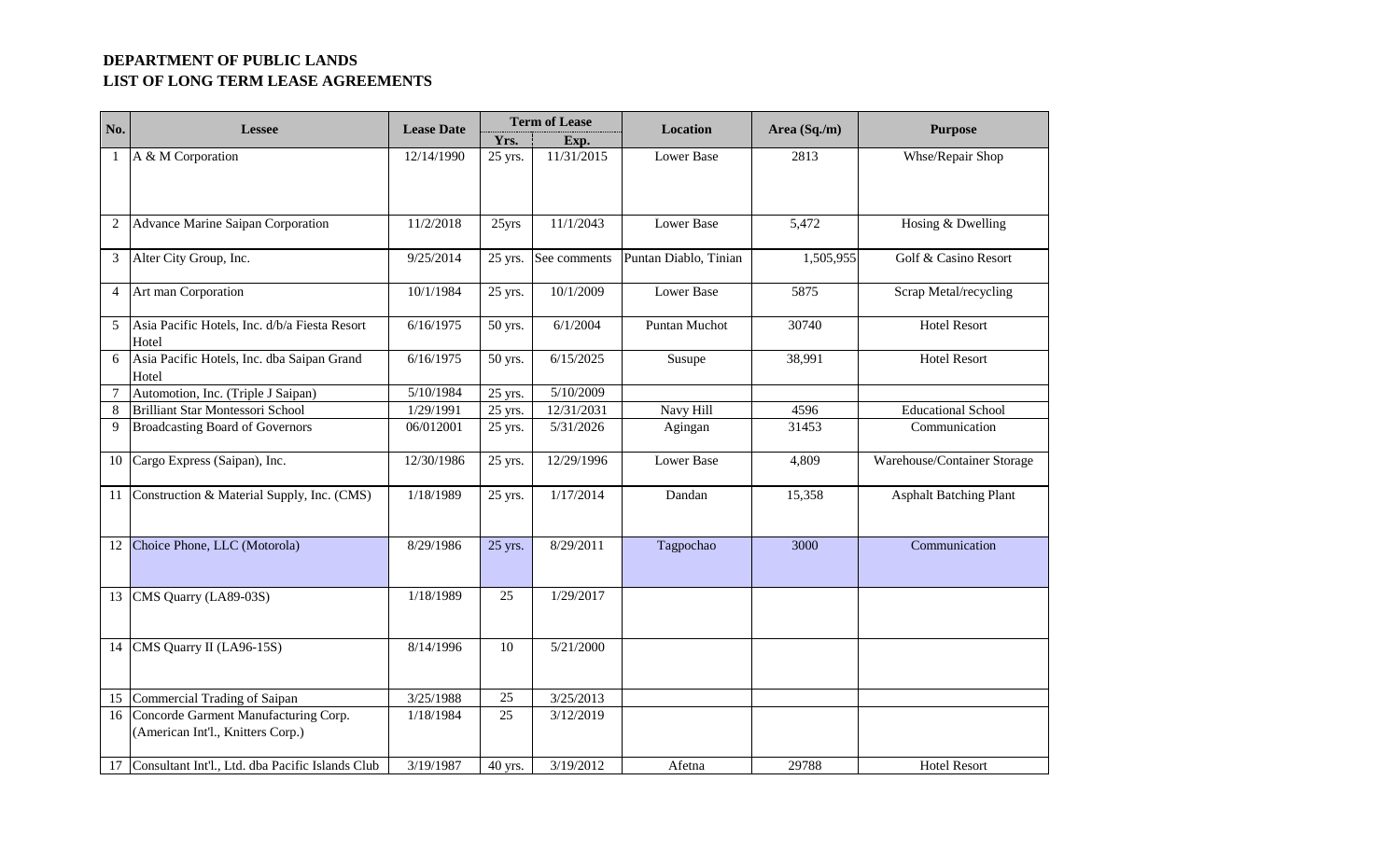| Yrs.<br>Exp.<br>Devi's Corporation<br>6/21/2019<br>6/21/2059<br>Portion of Commercial Building /<br>40 yrs<br>Chalan Kanoa<br>481<br>Parking Lot<br>Coward, Ken<br>5/10/2019<br><b>Lower Base</b><br>4230<br>Repair/Sales/Whse<br>5/10/1994<br>25 yrs.<br>D&W Saipan, Inc.<br>10/1/2020<br>Gualo Rai<br>Automotive/Gas<br>10/04/1995<br>3000<br>25 yrs.<br>Station/Office/Warehouse<br>Docomo Pacific Inc<br>1/13/2017<br>7/13/2042<br>Chalan Kanoa<br>491<br>beach manhole<br>25yrs<br>Far East Broadcasting Co., Inc.<br>12/01/1993<br>12/14/2015<br>22<br>8/5/2005<br>8/5/2005<br>FSM Recycling Corporation<br><b>Lower Base</b><br>Scrap Metal & Recyling<br>25 yrs.<br>10,021<br>Grace Christian Academy (LA94-02S)<br>12/01/1993<br>4/26/2024<br>Navy Hill<br>2610<br>31 yrs.<br>School<br>Grace Christian Academy (LA86-22S)<br>12/1/1993<br>4/27/2009<br>Navy Hill<br>14255<br>School<br>40 yrs.<br>Haas & Haynie Corp.<br>4/27/1984<br>4/27/2009<br>27 Healthy Farmers LLC<br>3/15/1995<br>3/14/2020<br>30,248 sq. m.<br>25 yrs.<br>Obyan<br>aquapponics and agricutural<br>7/9/2014<br>7/8/2039<br>40,827<br><b>HPIL</b> Limited<br>San Antonio<br><b>Hotel Resort</b><br>25 yrs.<br>Hong Kong Entertaiment (Overseas)<br>3/19/2036<br>Tinian<br>46675<br>Parking/Landscaping<br>3/19/1996<br>40 yrs.<br>Investment, Ltd.<br>30 HS Lee Company, Inc.<br>3/19/1996<br>3/19/2036<br>construct a water tank & parking<br>Garapan<br>25 yrs.<br>446 sq. m.<br>structure, and to install backup<br>gernerator, trash bins, and<br>landscaping.<br>Immanuel United Methodist Chruch<br>8/15/2007<br>4/14/2032<br>Chalan Kanoa<br>1435<br>Religious Services<br>25 yrs.<br>Imperial Pacific International (CNMI) LLC<br>4/29/2015<br>4/28/40<br>19,154<br>32<br>25 yrs.<br><b>Hotel Resort</b><br>Garapan<br>33<br>Jesus M. Castro<br>Jinam Saipan Corporation<br>5/13/2003<br>5/12/2013<br><b>Commercial Complex</b><br>25 yrs.<br>3347<br>Garapan<br>JL Reyes Incoporated<br>9/26/2026<br><b>Lower Base</b><br>4,530<br>Warehouse/Office Space/Barracks<br>3/26/86<br>40 yrs.<br>3/26/2011<br>Joyful Hope Ventures, LLC<br>3/26/1986<br><b>Lower Base</b><br>19,*968<br><b>Cement Batching Plant</b><br>25yrs<br>K & M Development Corp.<br>Kan Pacific<br>11/24/1987<br>11/24/2012<br>Kautz Glass Co.<br>12/15/2002<br><b>Lower Base</b><br>Glass Mfg/Whse<br>12/16/1977<br>25 yrs.<br>2909<br>40 L&T Group of Companies, Ltd.<br>1/18/1989<br>1/18/2014<br><b>Lower Base</b><br>11144<br>Garment Mfg/Warehouse<br>25 yrs.<br>L&T Group of Companies, Ltd.<br>12/6/1995<br>12/5/2020<br>L&T Group of Companies, Ltd.<br>11/27/1996<br>11/26/2021<br>43 Manbao Corporation | No. | <b>Lessee</b> | <b>Lease Date</b> |         | <b>Term of Lease</b> | <b>Location</b> | Area (Sq./m) | <b>Purpose</b>                   |
|---------------------------------------------------------------------------------------------------------------------------------------------------------------------------------------------------------------------------------------------------------------------------------------------------------------------------------------------------------------------------------------------------------------------------------------------------------------------------------------------------------------------------------------------------------------------------------------------------------------------------------------------------------------------------------------------------------------------------------------------------------------------------------------------------------------------------------------------------------------------------------------------------------------------------------------------------------------------------------------------------------------------------------------------------------------------------------------------------------------------------------------------------------------------------------------------------------------------------------------------------------------------------------------------------------------------------------------------------------------------------------------------------------------------------------------------------------------------------------------------------------------------------------------------------------------------------------------------------------------------------------------------------------------------------------------------------------------------------------------------------------------------------------------------------------------------------------------------------------------------------------------------------------------------------------------------------------------------------------------------------------------------------------------------------------------------------------------------------------------------------------------------------------------------------------------------------------------------------------------------------------------------------------------------------------------------------------------------------------------------------------------------------------------------------------------------------------------------------------------------------------------------------------------------------------------------------------------------------------------------------------------------------------------------------------|-----|---------------|-------------------|---------|----------------------|-----------------|--------------|----------------------------------|
|                                                                                                                                                                                                                                                                                                                                                                                                                                                                                                                                                                                                                                                                                                                                                                                                                                                                                                                                                                                                                                                                                                                                                                                                                                                                                                                                                                                                                                                                                                                                                                                                                                                                                                                                                                                                                                                                                                                                                                                                                                                                                                                                                                                                                                                                                                                                                                                                                                                                                                                                                                                                                                                                                 |     |               |                   |         |                      |                 |              |                                  |
|                                                                                                                                                                                                                                                                                                                                                                                                                                                                                                                                                                                                                                                                                                                                                                                                                                                                                                                                                                                                                                                                                                                                                                                                                                                                                                                                                                                                                                                                                                                                                                                                                                                                                                                                                                                                                                                                                                                                                                                                                                                                                                                                                                                                                                                                                                                                                                                                                                                                                                                                                                                                                                                                                 | 18  |               |                   |         |                      |                 |              |                                  |
|                                                                                                                                                                                                                                                                                                                                                                                                                                                                                                                                                                                                                                                                                                                                                                                                                                                                                                                                                                                                                                                                                                                                                                                                                                                                                                                                                                                                                                                                                                                                                                                                                                                                                                                                                                                                                                                                                                                                                                                                                                                                                                                                                                                                                                                                                                                                                                                                                                                                                                                                                                                                                                                                                 |     |               |                   |         |                      |                 |              |                                  |
|                                                                                                                                                                                                                                                                                                                                                                                                                                                                                                                                                                                                                                                                                                                                                                                                                                                                                                                                                                                                                                                                                                                                                                                                                                                                                                                                                                                                                                                                                                                                                                                                                                                                                                                                                                                                                                                                                                                                                                                                                                                                                                                                                                                                                                                                                                                                                                                                                                                                                                                                                                                                                                                                                 | 19  |               |                   |         |                      |                 |              |                                  |
|                                                                                                                                                                                                                                                                                                                                                                                                                                                                                                                                                                                                                                                                                                                                                                                                                                                                                                                                                                                                                                                                                                                                                                                                                                                                                                                                                                                                                                                                                                                                                                                                                                                                                                                                                                                                                                                                                                                                                                                                                                                                                                                                                                                                                                                                                                                                                                                                                                                                                                                                                                                                                                                                                 |     |               |                   |         |                      |                 |              |                                  |
|                                                                                                                                                                                                                                                                                                                                                                                                                                                                                                                                                                                                                                                                                                                                                                                                                                                                                                                                                                                                                                                                                                                                                                                                                                                                                                                                                                                                                                                                                                                                                                                                                                                                                                                                                                                                                                                                                                                                                                                                                                                                                                                                                                                                                                                                                                                                                                                                                                                                                                                                                                                                                                                                                 | 20  |               |                   |         |                      |                 |              |                                  |
|                                                                                                                                                                                                                                                                                                                                                                                                                                                                                                                                                                                                                                                                                                                                                                                                                                                                                                                                                                                                                                                                                                                                                                                                                                                                                                                                                                                                                                                                                                                                                                                                                                                                                                                                                                                                                                                                                                                                                                                                                                                                                                                                                                                                                                                                                                                                                                                                                                                                                                                                                                                                                                                                                 |     |               |                   |         |                      |                 |              |                                  |
|                                                                                                                                                                                                                                                                                                                                                                                                                                                                                                                                                                                                                                                                                                                                                                                                                                                                                                                                                                                                                                                                                                                                                                                                                                                                                                                                                                                                                                                                                                                                                                                                                                                                                                                                                                                                                                                                                                                                                                                                                                                                                                                                                                                                                                                                                                                                                                                                                                                                                                                                                                                                                                                                                 | 21  |               |                   |         |                      |                 |              |                                  |
|                                                                                                                                                                                                                                                                                                                                                                                                                                                                                                                                                                                                                                                                                                                                                                                                                                                                                                                                                                                                                                                                                                                                                                                                                                                                                                                                                                                                                                                                                                                                                                                                                                                                                                                                                                                                                                                                                                                                                                                                                                                                                                                                                                                                                                                                                                                                                                                                                                                                                                                                                                                                                                                                                 |     |               |                   |         |                      |                 |              |                                  |
|                                                                                                                                                                                                                                                                                                                                                                                                                                                                                                                                                                                                                                                                                                                                                                                                                                                                                                                                                                                                                                                                                                                                                                                                                                                                                                                                                                                                                                                                                                                                                                                                                                                                                                                                                                                                                                                                                                                                                                                                                                                                                                                                                                                                                                                                                                                                                                                                                                                                                                                                                                                                                                                                                 | 23  |               |                   |         |                      |                 |              |                                  |
|                                                                                                                                                                                                                                                                                                                                                                                                                                                                                                                                                                                                                                                                                                                                                                                                                                                                                                                                                                                                                                                                                                                                                                                                                                                                                                                                                                                                                                                                                                                                                                                                                                                                                                                                                                                                                                                                                                                                                                                                                                                                                                                                                                                                                                                                                                                                                                                                                                                                                                                                                                                                                                                                                 | 24  |               |                   |         |                      |                 |              |                                  |
|                                                                                                                                                                                                                                                                                                                                                                                                                                                                                                                                                                                                                                                                                                                                                                                                                                                                                                                                                                                                                                                                                                                                                                                                                                                                                                                                                                                                                                                                                                                                                                                                                                                                                                                                                                                                                                                                                                                                                                                                                                                                                                                                                                                                                                                                                                                                                                                                                                                                                                                                                                                                                                                                                 | 25  |               |                   |         |                      |                 |              |                                  |
|                                                                                                                                                                                                                                                                                                                                                                                                                                                                                                                                                                                                                                                                                                                                                                                                                                                                                                                                                                                                                                                                                                                                                                                                                                                                                                                                                                                                                                                                                                                                                                                                                                                                                                                                                                                                                                                                                                                                                                                                                                                                                                                                                                                                                                                                                                                                                                                                                                                                                                                                                                                                                                                                                 | 26  |               |                   |         |                      |                 |              |                                  |
|                                                                                                                                                                                                                                                                                                                                                                                                                                                                                                                                                                                                                                                                                                                                                                                                                                                                                                                                                                                                                                                                                                                                                                                                                                                                                                                                                                                                                                                                                                                                                                                                                                                                                                                                                                                                                                                                                                                                                                                                                                                                                                                                                                                                                                                                                                                                                                                                                                                                                                                                                                                                                                                                                 |     |               |                   |         |                      |                 |              |                                  |
|                                                                                                                                                                                                                                                                                                                                                                                                                                                                                                                                                                                                                                                                                                                                                                                                                                                                                                                                                                                                                                                                                                                                                                                                                                                                                                                                                                                                                                                                                                                                                                                                                                                                                                                                                                                                                                                                                                                                                                                                                                                                                                                                                                                                                                                                                                                                                                                                                                                                                                                                                                                                                                                                                 |     |               |                   |         |                      |                 |              |                                  |
|                                                                                                                                                                                                                                                                                                                                                                                                                                                                                                                                                                                                                                                                                                                                                                                                                                                                                                                                                                                                                                                                                                                                                                                                                                                                                                                                                                                                                                                                                                                                                                                                                                                                                                                                                                                                                                                                                                                                                                                                                                                                                                                                                                                                                                                                                                                                                                                                                                                                                                                                                                                                                                                                                 |     |               |                   |         |                      |                 |              |                                  |
|                                                                                                                                                                                                                                                                                                                                                                                                                                                                                                                                                                                                                                                                                                                                                                                                                                                                                                                                                                                                                                                                                                                                                                                                                                                                                                                                                                                                                                                                                                                                                                                                                                                                                                                                                                                                                                                                                                                                                                                                                                                                                                                                                                                                                                                                                                                                                                                                                                                                                                                                                                                                                                                                                 | 28  |               |                   |         |                      |                 |              |                                  |
|                                                                                                                                                                                                                                                                                                                                                                                                                                                                                                                                                                                                                                                                                                                                                                                                                                                                                                                                                                                                                                                                                                                                                                                                                                                                                                                                                                                                                                                                                                                                                                                                                                                                                                                                                                                                                                                                                                                                                                                                                                                                                                                                                                                                                                                                                                                                                                                                                                                                                                                                                                                                                                                                                 | 29  |               |                   |         |                      |                 |              |                                  |
|                                                                                                                                                                                                                                                                                                                                                                                                                                                                                                                                                                                                                                                                                                                                                                                                                                                                                                                                                                                                                                                                                                                                                                                                                                                                                                                                                                                                                                                                                                                                                                                                                                                                                                                                                                                                                                                                                                                                                                                                                                                                                                                                                                                                                                                                                                                                                                                                                                                                                                                                                                                                                                                                                 |     |               |                   |         |                      |                 |              |                                  |
|                                                                                                                                                                                                                                                                                                                                                                                                                                                                                                                                                                                                                                                                                                                                                                                                                                                                                                                                                                                                                                                                                                                                                                                                                                                                                                                                                                                                                                                                                                                                                                                                                                                                                                                                                                                                                                                                                                                                                                                                                                                                                                                                                                                                                                                                                                                                                                                                                                                                                                                                                                                                                                                                                 |     |               |                   |         |                      |                 |              |                                  |
|                                                                                                                                                                                                                                                                                                                                                                                                                                                                                                                                                                                                                                                                                                                                                                                                                                                                                                                                                                                                                                                                                                                                                                                                                                                                                                                                                                                                                                                                                                                                                                                                                                                                                                                                                                                                                                                                                                                                                                                                                                                                                                                                                                                                                                                                                                                                                                                                                                                                                                                                                                                                                                                                                 |     |               |                   |         |                      |                 |              |                                  |
|                                                                                                                                                                                                                                                                                                                                                                                                                                                                                                                                                                                                                                                                                                                                                                                                                                                                                                                                                                                                                                                                                                                                                                                                                                                                                                                                                                                                                                                                                                                                                                                                                                                                                                                                                                                                                                                                                                                                                                                                                                                                                                                                                                                                                                                                                                                                                                                                                                                                                                                                                                                                                                                                                 |     |               |                   |         |                      |                 |              |                                  |
|                                                                                                                                                                                                                                                                                                                                                                                                                                                                                                                                                                                                                                                                                                                                                                                                                                                                                                                                                                                                                                                                                                                                                                                                                                                                                                                                                                                                                                                                                                                                                                                                                                                                                                                                                                                                                                                                                                                                                                                                                                                                                                                                                                                                                                                                                                                                                                                                                                                                                                                                                                                                                                                                                 |     |               |                   |         |                      |                 |              |                                  |
|                                                                                                                                                                                                                                                                                                                                                                                                                                                                                                                                                                                                                                                                                                                                                                                                                                                                                                                                                                                                                                                                                                                                                                                                                                                                                                                                                                                                                                                                                                                                                                                                                                                                                                                                                                                                                                                                                                                                                                                                                                                                                                                                                                                                                                                                                                                                                                                                                                                                                                                                                                                                                                                                                 | 31  |               |                   |         |                      |                 |              |                                  |
|                                                                                                                                                                                                                                                                                                                                                                                                                                                                                                                                                                                                                                                                                                                                                                                                                                                                                                                                                                                                                                                                                                                                                                                                                                                                                                                                                                                                                                                                                                                                                                                                                                                                                                                                                                                                                                                                                                                                                                                                                                                                                                                                                                                                                                                                                                                                                                                                                                                                                                                                                                                                                                                                                 |     |               |                   |         |                      |                 |              |                                  |
|                                                                                                                                                                                                                                                                                                                                                                                                                                                                                                                                                                                                                                                                                                                                                                                                                                                                                                                                                                                                                                                                                                                                                                                                                                                                                                                                                                                                                                                                                                                                                                                                                                                                                                                                                                                                                                                                                                                                                                                                                                                                                                                                                                                                                                                                                                                                                                                                                                                                                                                                                                                                                                                                                 |     |               |                   |         |                      |                 |              |                                  |
|                                                                                                                                                                                                                                                                                                                                                                                                                                                                                                                                                                                                                                                                                                                                                                                                                                                                                                                                                                                                                                                                                                                                                                                                                                                                                                                                                                                                                                                                                                                                                                                                                                                                                                                                                                                                                                                                                                                                                                                                                                                                                                                                                                                                                                                                                                                                                                                                                                                                                                                                                                                                                                                                                 | 34  |               |                   |         |                      |                 |              |                                  |
|                                                                                                                                                                                                                                                                                                                                                                                                                                                                                                                                                                                                                                                                                                                                                                                                                                                                                                                                                                                                                                                                                                                                                                                                                                                                                                                                                                                                                                                                                                                                                                                                                                                                                                                                                                                                                                                                                                                                                                                                                                                                                                                                                                                                                                                                                                                                                                                                                                                                                                                                                                                                                                                                                 | 35  |               |                   |         |                      |                 |              |                                  |
|                                                                                                                                                                                                                                                                                                                                                                                                                                                                                                                                                                                                                                                                                                                                                                                                                                                                                                                                                                                                                                                                                                                                                                                                                                                                                                                                                                                                                                                                                                                                                                                                                                                                                                                                                                                                                                                                                                                                                                                                                                                                                                                                                                                                                                                                                                                                                                                                                                                                                                                                                                                                                                                                                 |     |               |                   |         |                      |                 |              |                                  |
|                                                                                                                                                                                                                                                                                                                                                                                                                                                                                                                                                                                                                                                                                                                                                                                                                                                                                                                                                                                                                                                                                                                                                                                                                                                                                                                                                                                                                                                                                                                                                                                                                                                                                                                                                                                                                                                                                                                                                                                                                                                                                                                                                                                                                                                                                                                                                                                                                                                                                                                                                                                                                                                                                 |     |               |                   |         |                      |                 |              |                                  |
|                                                                                                                                                                                                                                                                                                                                                                                                                                                                                                                                                                                                                                                                                                                                                                                                                                                                                                                                                                                                                                                                                                                                                                                                                                                                                                                                                                                                                                                                                                                                                                                                                                                                                                                                                                                                                                                                                                                                                                                                                                                                                                                                                                                                                                                                                                                                                                                                                                                                                                                                                                                                                                                                                 | 36  |               |                   |         |                      |                 |              |                                  |
|                                                                                                                                                                                                                                                                                                                                                                                                                                                                                                                                                                                                                                                                                                                                                                                                                                                                                                                                                                                                                                                                                                                                                                                                                                                                                                                                                                                                                                                                                                                                                                                                                                                                                                                                                                                                                                                                                                                                                                                                                                                                                                                                                                                                                                                                                                                                                                                                                                                                                                                                                                                                                                                                                 | 37  |               |                   |         |                      |                 |              |                                  |
|                                                                                                                                                                                                                                                                                                                                                                                                                                                                                                                                                                                                                                                                                                                                                                                                                                                                                                                                                                                                                                                                                                                                                                                                                                                                                                                                                                                                                                                                                                                                                                                                                                                                                                                                                                                                                                                                                                                                                                                                                                                                                                                                                                                                                                                                                                                                                                                                                                                                                                                                                                                                                                                                                 | 38  |               |                   |         |                      |                 |              |                                  |
|                                                                                                                                                                                                                                                                                                                                                                                                                                                                                                                                                                                                                                                                                                                                                                                                                                                                                                                                                                                                                                                                                                                                                                                                                                                                                                                                                                                                                                                                                                                                                                                                                                                                                                                                                                                                                                                                                                                                                                                                                                                                                                                                                                                                                                                                                                                                                                                                                                                                                                                                                                                                                                                                                 | 39  |               |                   |         |                      |                 |              |                                  |
|                                                                                                                                                                                                                                                                                                                                                                                                                                                                                                                                                                                                                                                                                                                                                                                                                                                                                                                                                                                                                                                                                                                                                                                                                                                                                                                                                                                                                                                                                                                                                                                                                                                                                                                                                                                                                                                                                                                                                                                                                                                                                                                                                                                                                                                                                                                                                                                                                                                                                                                                                                                                                                                                                 |     |               |                   |         |                      |                 |              |                                  |
|                                                                                                                                                                                                                                                                                                                                                                                                                                                                                                                                                                                                                                                                                                                                                                                                                                                                                                                                                                                                                                                                                                                                                                                                                                                                                                                                                                                                                                                                                                                                                                                                                                                                                                                                                                                                                                                                                                                                                                                                                                                                                                                                                                                                                                                                                                                                                                                                                                                                                                                                                                                                                                                                                 |     |               |                   |         |                      |                 |              |                                  |
|                                                                                                                                                                                                                                                                                                                                                                                                                                                                                                                                                                                                                                                                                                                                                                                                                                                                                                                                                                                                                                                                                                                                                                                                                                                                                                                                                                                                                                                                                                                                                                                                                                                                                                                                                                                                                                                                                                                                                                                                                                                                                                                                                                                                                                                                                                                                                                                                                                                                                                                                                                                                                                                                                 | 41  |               |                   |         |                      |                 |              |                                  |
|                                                                                                                                                                                                                                                                                                                                                                                                                                                                                                                                                                                                                                                                                                                                                                                                                                                                                                                                                                                                                                                                                                                                                                                                                                                                                                                                                                                                                                                                                                                                                                                                                                                                                                                                                                                                                                                                                                                                                                                                                                                                                                                                                                                                                                                                                                                                                                                                                                                                                                                                                                                                                                                                                 | 42  |               |                   |         |                      |                 |              |                                  |
|                                                                                                                                                                                                                                                                                                                                                                                                                                                                                                                                                                                                                                                                                                                                                                                                                                                                                                                                                                                                                                                                                                                                                                                                                                                                                                                                                                                                                                                                                                                                                                                                                                                                                                                                                                                                                                                                                                                                                                                                                                                                                                                                                                                                                                                                                                                                                                                                                                                                                                                                                                                                                                                                                 |     |               | 10/10/1995        | 25 yrs. | 2/10/2020            | Garapan         | 951          | <b>Restaurant and Tour Agent</b> |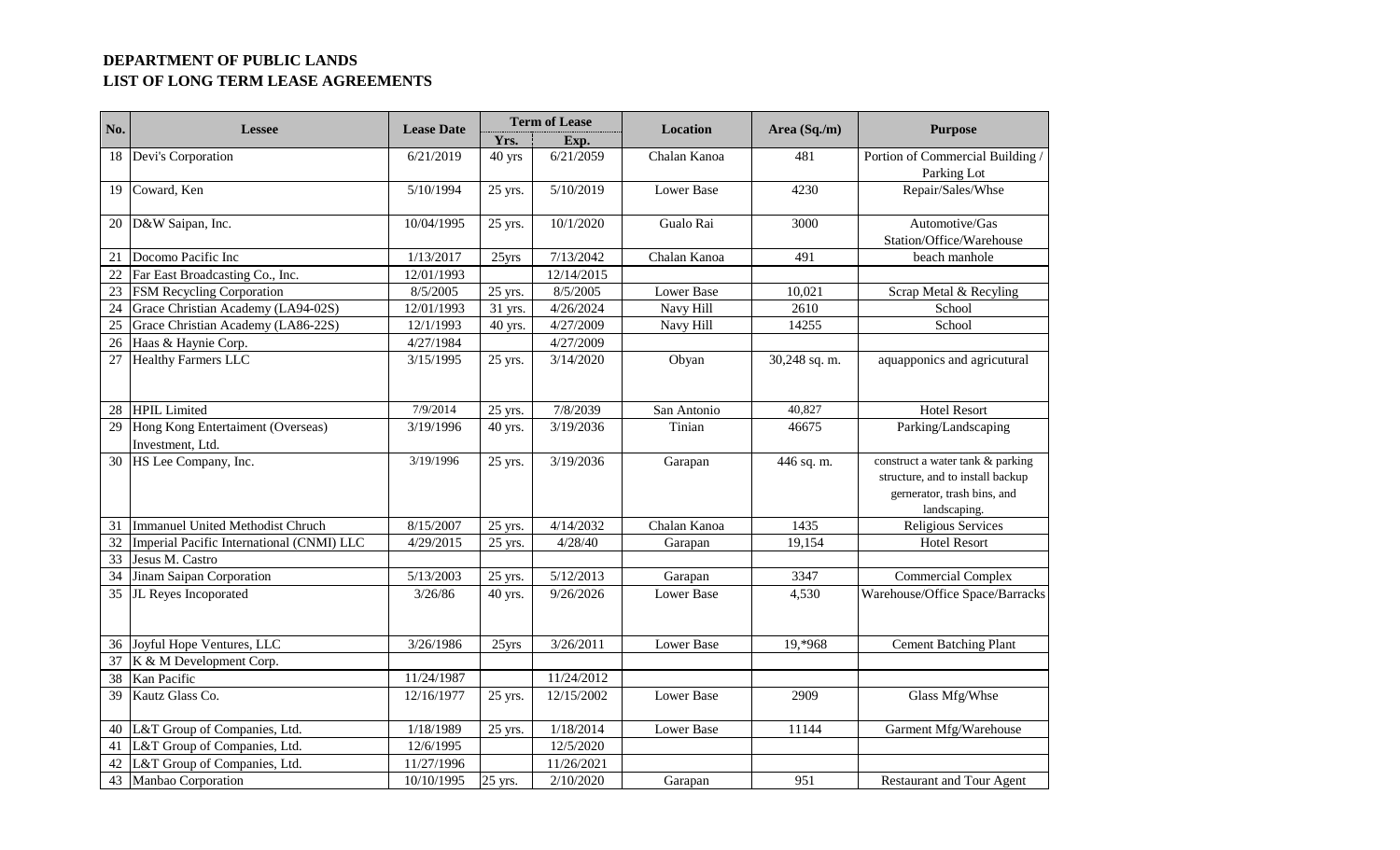| No. | <b>Lessee</b>                                 | <b>Lease Date</b> | <b>Term of Lease</b> |            | <b>Location</b>   | Area (Sq./m) | <b>Purpose</b>                  |
|-----|-----------------------------------------------|-------------------|----------------------|------------|-------------------|--------------|---------------------------------|
|     |                                               |                   | Yrs.                 | Exp.       |                   |              |                                 |
| 44  | Marianas Baptist Church (Messenger to the     |                   |                      |            |                   |              |                                 |
|     | Marianas)                                     |                   |                      |            |                   |              |                                 |
| 45  | Marianas Baptist Church                       | 9/22/1982         | 25 yrs.              | 9/22/2007  | Dandan            | 3730         | School                          |
| 46  | Marianas Meat Harvesting Corportion           |                   | 25 yrs.              | 10/25/2037 | <b>Lower Base</b> | 5,751        | <b>Slaughter House Facility</b> |
| 47  | Marianas Fitness, Ltd.                        | 8/1/2009          | 25 yrs.              | 7/31/2034  | Garapan           | 3000         | Fitness Gym                     |
| 48  | <b>Marianas Meat Harvesting Corportion</b>    |                   |                      |            |                   |              |                                 |
| 49  | Mendiola, Esteban S. (JRS Enterprises, Corp.) | 1/28/1993         |                      | 1/27/2018  |                   |              |                                 |
| 50  | Micronesian Development Corp. (MDC)           | 5/1/2003          |                      | See Lease  |                   |              |                                 |
| 51  | Mike's Manufacturing, Inc.                    | 8/5/1985          | 25 yrs.              | 8/4/2010   | Chalan Kanoa      | 588          | Parking Lot                     |
| 52  | Mobil Oil Micronesia-Rota                     | 10/30/1995        | 25 yrs.              | 6/30/2018  | Rota              | 2503         | Industrial                      |
| 53  | MTC - Rota, Sabana                            | 9/13/1985         | 40 yrs.              | 9/13/2010  | Sabana            | 8049         | Communication                   |
| 54  | MTC - Rota, Sinapalo                          | 6/22/1992         | 25 yrs.              | 6/21/2017  | Sinapalo          | 2090         | Communication                   |
| 55  | MTC - Rota, Songsong                          | 10/31/1983        | 25 yrs.              | 10/30/2008 | Songsong, Rota    | 929          | Communication                   |
| 56  | MTC - Saipan, As-Gonno                        | 9/21/1990         | 25 yrs.              | 6/27/2015  | As Gonno          | 929          | Communication                   |
| 57  | MTC - Saipan, Garapan                         | 9/21/1990         | 25 yrs.              | 9/21/2015  | Garapan           | 929          | Communication                   |
| 58  | MTC - Saipan, Kagman                          | 6/28/1990         | 25 yrs.              | 6/28/2015  | Kagman            | 929          | Communication                   |
| 59  | MTC - Saipan/Tinian                           | 10/31/1983        | 20 yrs.              | 10/31/2008 | SPN/TIQ           | see lease    | Fiber Optic Telecomm            |
| 60  | MTC - Saipan, Susupe                          |                   | 25 yrs.              |            | Susupe            | 1051         | Communication                   |
| 61  | MTC - Saipan, Susupe                          | 10/31/1983        | 25 yrs.              | 10/31/2008 | Susupe            | 5728         | <b>Satelite Station</b>         |
| 62  | MTC (Underground Cables)                      | 7/1/1986          | 25 yrs.              | 06/301995  | <b>CNMI</b>       | N/A          | <b>Underground Cable Lines</b>  |
| 63  | MTC - Tinian, San Jose                        | 10/31/1983        | 25 yrs.              | 10/30/2008 | San Jose          | 929          | Communication                   |
| 64  | M.S.Villagomez Ent.                           | 12/2/1985         |                      | 12/2/2010  |                   |              |                                 |
| 65  | Microl Corporation (OCK Construction, Ltd.)   | 5/17/1988         |                      | 5/17/2013  |                   |              |                                 |
| 66  | Niizeki Int'l., Saipan Co., Ltd.              | 6/24/1991         | 40 yrs.              | 6/24/2016  | Talafofo          | 362054       | Golf Course/Resort              |
| 67  | <b>NMI Budhist Association</b>                | 8/20/2007         | 25 yrs.              | 8/26/2034  | Marpi             | 5354         | Temple Prayer                   |
| 68  | Northern Marianas Trades Institute            | 12/09/2008        | 25 yrs.              | 12/09/2033 | <b>Lower Base</b> | 2528         | <b>Trade School</b>             |
| 69  | Pacific Dev. Contractors                      | 6/5/1984          |                      | 6/5/2009   |                   |              |                                 |
| 70  | Pacific Sports Industries, Inc. dba Hitters   | 9/10/2002         |                      | 9/9/2027   |                   |              |                                 |
|     | <b>Batting Cage</b>                           |                   |                      |            |                   |              |                                 |
| 71  | Pacific Marine Enterprises                    | 12/11/2016        | 25 yrs.              | 12/11/2041 | Puerto Rico       | 4299         | Vessel Drydock & Repair         |
| 72  | Peter J. Barlas dba PKS Planning & Land       |                   |                      |            |                   |              |                                 |
|     | Resources                                     | 9/16/1998         |                      | 2/15/2004  |                   |              |                                 |
| 73  | <b>Rigel Corporation</b>                      | 8/13/1985         | 25 yrs.              | 8/13/2010  | Garapan           | 707          | Auto Shop/Parking               |
| 74  | REM Int'l., Corp./L & T Group of Companies    | 2/13/1986         | 40 yrs.              | 2/12/2026  | Lower Base        | 12225        | Warehouse                       |
| 75  | Rosa Corporation                              | 11/14/2006        |                      | 11/13/2031 |                   |              |                                 |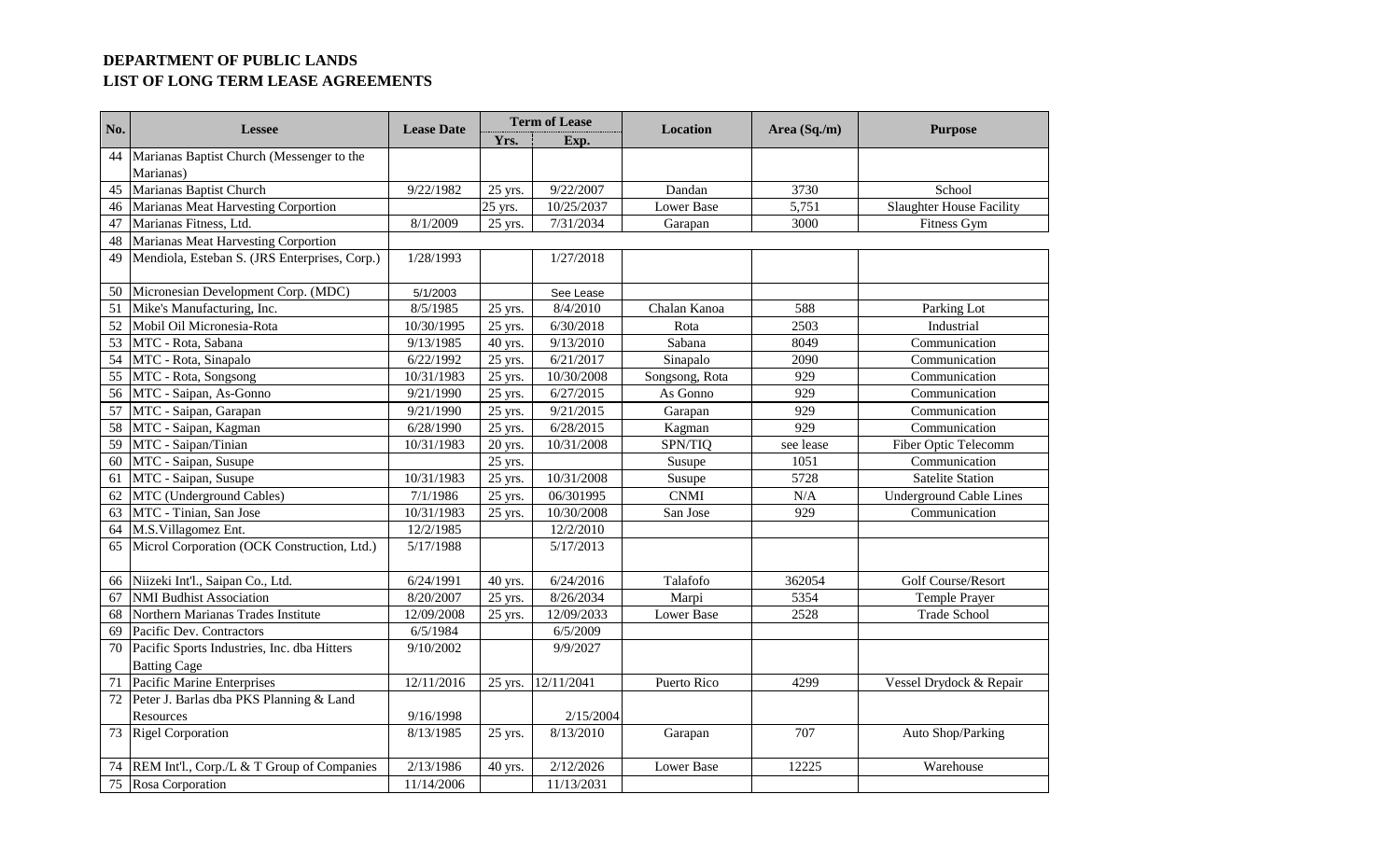| No. | <b>Lessee</b>                                                                     | <b>Lease Date</b> | <b>Term of Lease</b> |            | <b>Location</b>                             | Area (Sq./m)   | <b>Purpose</b>                           |  |
|-----|-----------------------------------------------------------------------------------|-------------------|----------------------|------------|---------------------------------------------|----------------|------------------------------------------|--|
|     |                                                                                   |                   | Yrs.                 | Exp.       |                                             |                |                                          |  |
| 76  | Saipan Adventure Tours LLC                                                        | 11/19/2014        | 25 yrs.              | 11/17/2040 | Marpi                                       | 35000          | Zipline/Café/Photo booth                 |  |
| 77  | Saipan Cellular and Paging                                                        | 7/28/1998         | 25 yrs.              | 6/30/2023  | Marpi                                       | 625            | Telecommunication                        |  |
| 78  | Saipan Community Church                                                           | 7/29/1969         | 99 yrs.              | 7/29/2068  | Susupe                                      | 10212          | Church                                   |  |
| 79  | Saipan Fitness Club, Inc. dba Gold's Gym                                          | 12/15/1994        |                      | 12/15/2020 | Garapan/C-Town                              |                | Fitness Gym                              |  |
| 80  | Saipan Ice, Inc.                                                                  | 5/28/1987         |                      | 5/28/2012  |                                             |                |                                          |  |
| 81  | Saipan LauLau Development, Inc./Dae Woo<br>Engineering and Construction Co., Ltd. | 10/13/1989        | 40 yrs               | 10/13/2014 | Kagman                                      | 1615053        | <b>Golf Resort/Hotel Resort</b>          |  |
| 82  | Saipan Palau Evangelical Church                                                   | 8/4/1986          | 25 yrs.              | 8/4/2011   | Navy Hill                                   | 14207          | School                                   |  |
| 83  | Saipan Portopia Hotel Corp. dba Hyatt<br>Regency Hotel                            | 1/1/1972          | 50 yrs.              | 12/31/2021 | Puntan Muchot                               | 47000          | <b>Hotel Resort</b>                      |  |
| 84  | Saipan Stevedore Company Inc.                                                     | 6/27/2019         | 25 yrs.              | 6/26/2044  | Puerto Rico                                 | 15426          | Chasis, Equipment & Container<br>Storage |  |
| 85  | Saipan Shipping Co., Inc.                                                         | 5/1/2007          | 25 yrs.              | 4/30/2032  | <b>Lower Base</b>                           | 5000           | Repair/Fabrication Shop                  |  |
| 86  | Saipan Travel Resort, Inc.                                                        | 4/13/1992         |                      | 4/12/2017  |                                             |                |                                          |  |
| 87  | Saipan Triple Star Recycling, Inc.                                                | 10/4/2007         | 25 yrs.              | 10/3/2032  | Lower Base                                  | 8038           | Scrap Metal & Recyling                   |  |
| 88  | Saipan Unicorn Corp.                                                              | 10/24/1995        | 25 yrs.              | 12/18/2020 | Lower Base                                  | 5361           | Hollow Block Mfg.Plt                     |  |
| 89  | Sam Corporation                                                                   | 12/26/2006        | 10 yrs.              | 12/25/2016 | Chalan Pi'ao                                | 419            | <b>Encroachment Building</b>             |  |
| 90  | Silk Road Corp.                                                                   | 10/20/1989        |                      | 10/20/2014 |                                             |                |                                          |  |
| 91  | SNM Corp.                                                                         | 10/28/1989        | 40 yrs.              | 10/28/2014 | Rota                                        | 1500000        | Golf Course/Resort                       |  |
| 92  | South Pacific Lumber                                                              | 4/26/1990         | 40 yrs.              | 3/31/2030  | <b>Lower Base</b>                           | 3245           | Whse/Show Room                           |  |
| 93  | South Pacific Lumber                                                              | 12/14/1990        | 40 yrs.              | 12/1/2015  | <b>Lower Base</b>                           | 3245           | Mfg/Storage/Whse                         |  |
| 94  | <b>Success International Corporation</b>                                          | 7/14/2011         | 25 yrs.              | 7/13/2036  | Lower Base                                  | 6,800          | <b>Auto Repair Services</b>              |  |
| 95  | Summer Holiday Hotel                                                              | 8/8/1996          |                      | 8/8/2021   |                                             |                |                                          |  |
| 96  | Suwaso Corp. (Coral Ocean Point)                                                  | 2/10/1986         | 40 yrs.              | 2/10/2011  | Agingan                                     | 735023         | <b>Hotel Resort</b>                      |  |
| 97  | Tano Group Corp.                                                                  | 3/22/1994         | 25 yrs.              | 3/22/2019  | <b>Lower Base</b>                           | 3000           | Waste Oil Recycling                      |  |
| 98  | Tapa Bar, Inc. (Sun Inn Motel)                                                    | 1/16/1990         | 25 yrs.              | 1/16/2015  | Susupe                                      | 380            | Parking Lot                              |  |
| 99  | Time-Saver Laundrette                                                             | 1/29/1988         |                      | 1/29/2013  |                                             |                |                                          |  |
| 100 | Triple J Saipan, Inc.                                                             | 7/13/2012         | 25 yrs.              | 12/12/2037 | Lower Base                                  | 8362           | Automotive                               |  |
| 101 | Unity Trade Services, Inc.                                                        | 1/18/1989         | 25 yrs.              | 1/18/2014  | <b>Lower Base</b>                           | 2877           | Metal Shop                               |  |
|     | 102 U.S. Saipan-China Hotel Co., Ltd., dba<br>Summer Holiday Hotel                | 3/21/2014         | 25 yrs.              | 3/20/2039  | Garapan                                     | 743            | Staff Housing/plant nursery/Whse         |  |
|     | 103 U.S. Military - Farallon De Medinilla                                         | 1/6/1983          | 50 yrs.              | 1/6/2033   | Farolon De Mendinilla,<br>Saipan and Tinian | See Lease Agr. | See Lease Agr.                           |  |